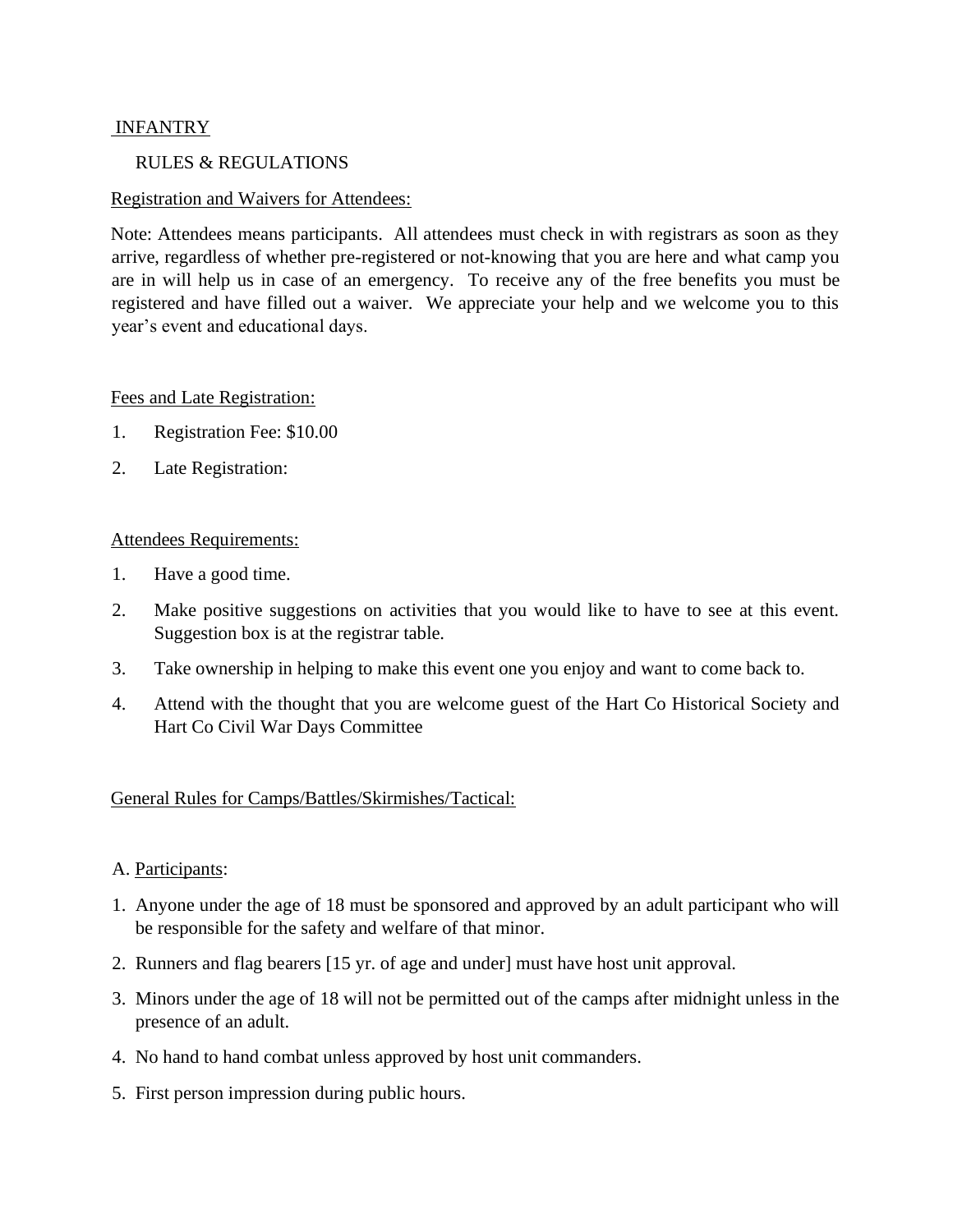- 6. Modern items in the camps are to be concealed out of the sight of the public.
- 7. 1/2 bale of straw per dog tent. Additional straw can be purchased at the price of a bale of straw.
- 8. All participants (dismounted cavalry included) in the battles are ask to show up for Saturday morning flag raising at 9 a.m.
- 9. If a participant is on foot (dismounted cavalry included), they will obey orders from the infantry staff officer or officers that they are assigned to.

## Alcohol:

1. Hart Co is a Dry County

## Camp Fires:

- 1. Grass from the fire pits must be saved and put back after the event.
- 2. Be sure your fires have been put out before leaving.

## F. Weapons:

- 1. No firing of weapons without the approval of the host unit commanders.
- 2. No firing of weapons after 7:00 p.m. unless approved by the host unit commanders. All weapons must be inspected daily before firing.
- 3. Weapons must be 3 banded unless approved by the host unit commanders or their designate. Mississippi rifles, Other models must be approved by the host unit commanders.
- 4. One weapon per person unless by the host unit commanders Exception: Cavalry
- 5. Minors 15 years in age and under will not fire a weapon.

# Trash:

- 1. Trash in the camps must be stored and kept out of sight.
- 2. Do not put trash in the fires.
- 3. It will be picked up in the mornings and evening
- 4. It is everyone's responsibility to keep authentic camps policed.
- 5. Please use the trash cans on site
- I. Flags:

1. Host unit commanders or their designate will determine the number and which flags can be carried in battle.

1. Non period and sun glasses are not allowed during the hours that the public is in attendance. K.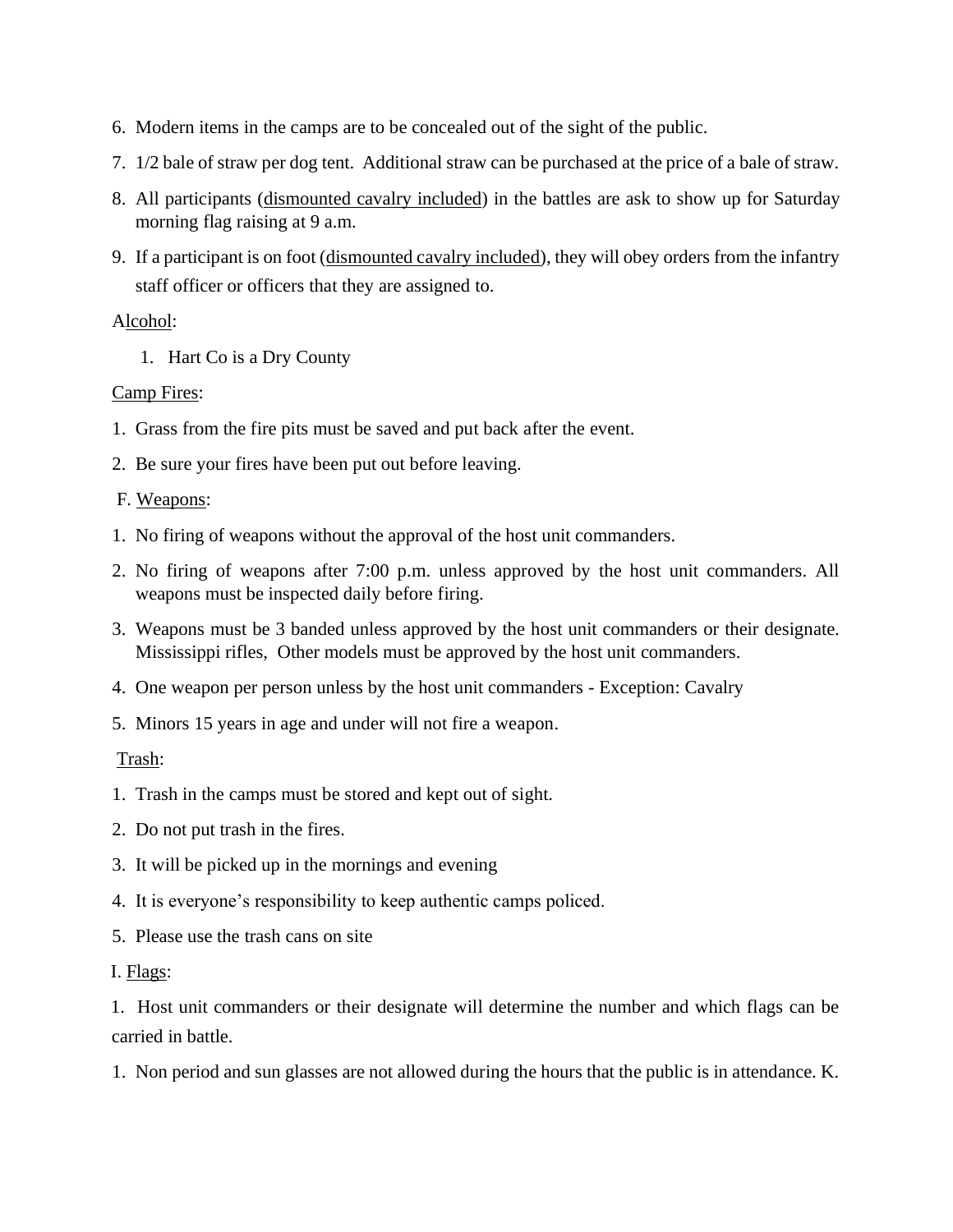Dress Code:

- 1. Uniforms, clothing, accouterments and equipment must be of the Civil War era in pattern and material [authentic reproduction].
- 2. No Indians unless in military uniform or unless approved by host unit commanders.
- 3. No buckskins or trappers

4. No participants in blue jeans or non-period clothing

# L. Company Size:

- 1. Companies with less than 10 men will combine as a unit with larger units.
- 2. Companies with less than 20 men cannot have a commander higher than the rank of captain unless approved by the host unit commanders or their designate.

# M. Camp Setup:

1. Host units wanting to have their camps set-up in a particular way should get to the site in plenty of time to stake out the area before someone else claims the desired location.

2. Anyone setting up an A-Tent or Wall Tent will not be required to move if the area he has set up in has not already been reserved or marked off by a particular unit.

3. All camp set-up disputes will be arbitrated by the event's coordinator who will make a just and final decision based on all circumstances considered.

4. Take as much area as needed for camp or unit set-up but don't take more than is needed.

# N. Singing in the ranks:

1. During the time that spectators are present at the event there will be no singing of non-period songs or cadence. This is in respect to re-enactors who want to be authentic and the spectators who are there to see the event.

O. Corp. patches or any other patches worn on head gear or uniforms.

1. Do not wear any non-period patches that were not used in the civil war. This applies to both Corp. and Company patches. We want to be as authentic as possible.

# P. Battle Cry:

1. No non-period battle cry. This is in respect to re-enactors who want to be authentic and the spectators who are paying to see the event.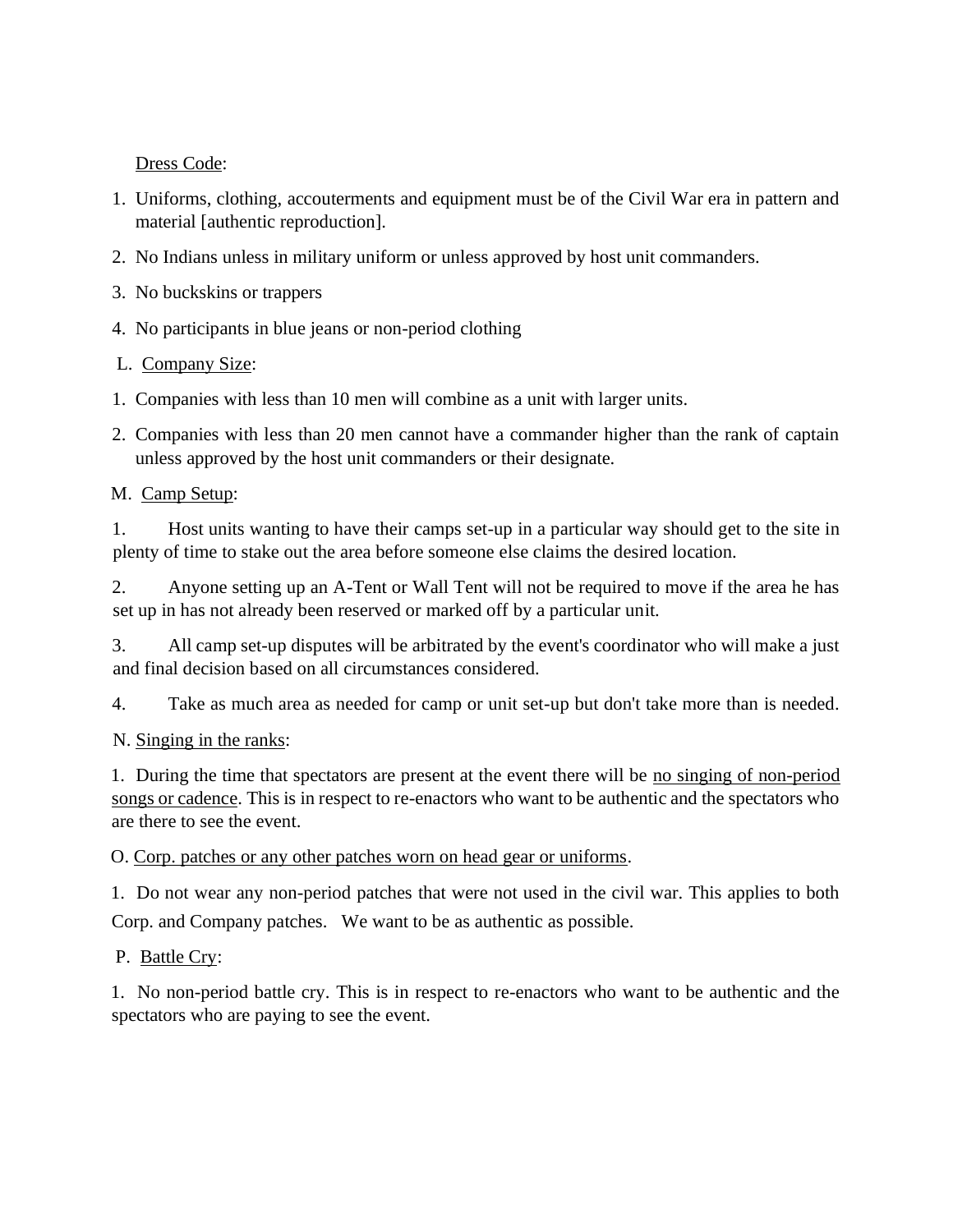1. Park in the designated area (north or south parking lot

## Battles:

- 1. Over all commanders are in charge of battle layout
- 2. Reenactors are ask to take part in both battles

## Provost Rules:

- 1. Anyone found drunk, disorderly, or destroying another person or person's property will be asked to leave and pay for the items destroyed and or report the claim to local authorities. Destruction of another person's property will be the responsibility of the person destroying the property to replace the item or items, and not the responsibility of the Hart Co Civil War Committee to pay for the items destroyed by other participants. There must be proof and a witness, not hearsay, before an individual can be asked to leave the event. The host commanders have the authority to have anyone removed from the event that breaks the rule.
- 2. Campfires must be attended.
- 3. After 10 p.m. have fun but remember the person next to you be trying to sleep. Turn the volume down a little.
- 4. After midnight; Please no unnecessary disturbance.
- 5. No one is to enter another person's tent without the approval of that person.
- 6. Threats are not to be made by anyone to another person. Read the rules and take your complaint to your commander. Remember you are here to have an enjoyable, safe, and fun weekend. Try to resolve your problems as adults and listen to both sides.
- 7. Treat with full respect any re-enactor portraying a guard on sentry duty. Respect and comply with any requests he makes of you with regards to your entering or leaving the camp he is guarding. Any confrontation, disrespect or harassment hindering the re-enactor from performing his sentry duty will be grounds for dismissal from this event. This does not include previously arranged skits, which have been approved by the guard on duty, the commander of the guard, and the overall commander.
- 8. Other regulations based on common sense and common decency [each person respecting the rights of others and remembering that this is a family event with women and children].
- 9. Any person, persons, or unit that violates any of the event rules [general, common sense, or safety] will be ejected. The host unit's commanders and the designated representative of the Blackford County Civil War Reenactment Club, Inc. will have the authority to eject anyone violating these rules.